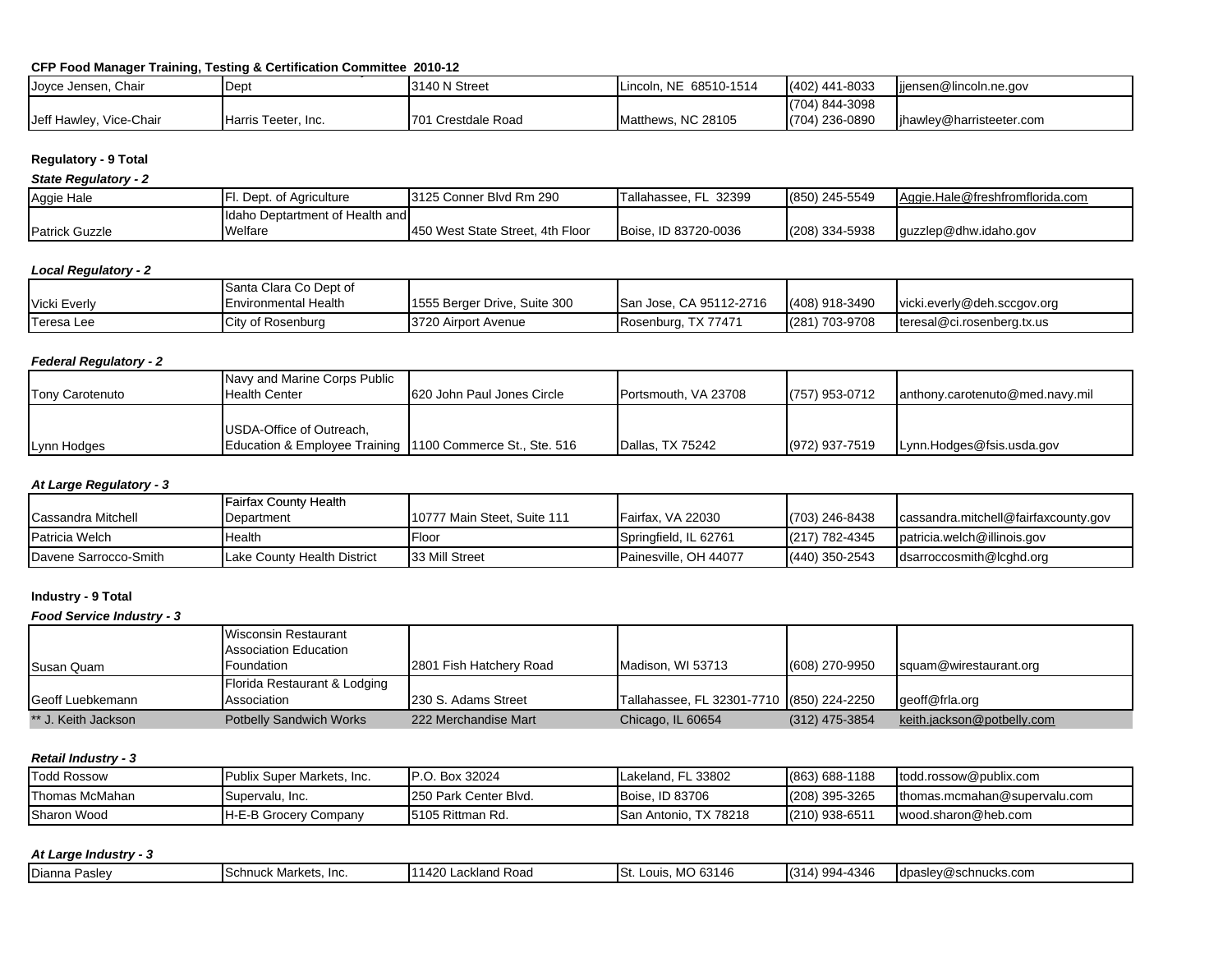| <b>Brian Wickman</b> | . Group<br><b>Compass</b>                  | 1481'<br>Atkins Road | 48049<br>$\cdot$ h $\sim$<br>TWD.<br>UNUE | (810) 982-7740                 | brian.wickman@compass-usa.com |
|----------------------|--------------------------------------------|----------------------|-------------------------------------------|--------------------------------|-------------------------------|
| Victoria Griffith    | ``lwda'c<br>Restaurant Group ،<br>LUIVUU 5 | 3236 M Street NW     | C 20007م<br>/Vasr<br>≅hinaton.            | $\rightarrow$<br>$(703) 867 -$ | vicki@clydes.com              |

### **Certification Providers - 3**

|                        | <b>Environmental Health Testing</b> |                                  |                        |                  |                               |
|------------------------|-------------------------------------|----------------------------------|------------------------|------------------|-------------------------------|
| Larry Lynch            | (National Registry)                 | 5728 Major Blvd., Suite 750      | Orlando, FL 32819      | (800) 446-0257   | llynch@nrfsp.com              |
|                        | National Restaurant Association     |                                  |                        |                  |                               |
| Kate Piche'            | Solutions                           | 175 W. Jackson Blvd., Suite 1500 | Chicago, IL 60604-2814 | $(312)$ 261-5348 | kpiche@restaurant.org         |
| <b>Ken Walters</b>     | Prometric                           | 1260 Energy Lane                 | St. Paul, MN 55108     | (651) 603-3216   | Kenneth.walters@prometric.com |
|                        | <b>Environmental Health Testing</b> |                                  |                        | (813) 494-5494   |                               |
| Rose Mary Ammons (alt) | (National Registry)                 | 3141 Lakestone Drive             | Tampa, FL 33618        | (C)              | lammonsrm@verizon.net         |
|                        | National Restaurant Association     |                                  |                        |                  |                               |
| **Paul Hineman (alt)   | <b>Solutions</b>                    | 175 W. Jackson Blvd., Suite 1500 | Chicago, IL 60604-2814 |                  |                               |
| Bonnie Miller (alt)    | Prometric                           | 1260Energy Lane                  | St. Paul. MN 55108     | (651) 603-3346   | bonnie.miller@prometric.com   |

## **Training Providers - 3**

| George Roughan     | <b>TAP Series, LLC</b> | 28310 Roadside Dr. Suite 215 | Agoura Hills, CA 91301 | (818) 889-8799 | groughan@chimsol.com           |
|--------------------|------------------------|------------------------------|------------------------|----------------|--------------------------------|
| <b>Bill Vear</b>   | MindLeaders, Inc.      | 15500 Glendon Ct., Suite 200 | Dublin, OH 43016       | (800) 223-3732 | byear@mindleaders.com          |
| <b>Tara Paster</b> | Paster Training, Inc.  | 1262 Laurelwood Road         | Pottstown, PA 19465    | (610) 970-1760 | tara.paster@pastertraining.com |

#### **Academia - 2**

| David McSwane  | Indiana University                 | 801 W. Michigan Street | Indianapolis, IN 46202 | $(317)$ 274-2918 | dmcswane@iupui.edu |
|----------------|------------------------------------|------------------------|------------------------|------------------|--------------------|
|                | University of Nebraska<br>Lincoln. |                        |                        |                  |                    |
| Julie Albrecht | Nutrition & Health                 | 119 Ruth Leverton Hall | Lincoln, NE 68583-0808 | (402) 472-8884   | jalbrecht1@unl.edu |

### **Consumer/Independent - 2**

| Christine Hollenbeck | <b>INEHA Entrepeneurial Zone</b> | 1720 S. Colorado Blvd., Ste. 1000N | Denver, CO 80246    | (303) 756-9090 | Ichollenbeck@neha.org |
|----------------------|----------------------------------|------------------------------------|---------------------|----------------|-----------------------|
| <b>Ron Grimes</b>    | <b>NSF</b> International         | 789 Dixboro Road                   | Ann Arbor, MI 48105 | (734) 769-5105 | rarimes@nsf.org       |

## **ANSI Representative**

|  | . .<br><b>Roy Swift</b> | ı National Standards<br>American | .<br>Ins1819<br>) L Street.<br>Floor<br>. NW | DC 20036<br>Washington. | .0017<br>(202)<br>221<br>1-361<br>، ٻي | rswift@ansi.org |
|--|-------------------------|----------------------------------|----------------------------------------------|-------------------------|----------------------------------------|-----------------|
|--|-------------------------|----------------------------------|----------------------------------------------|-------------------------|----------------------------------------|-----------------|

#### **Accreditation Committee -2**

|                  | <b>IFlorida Department of</b> |                                                        |                |                                  |
|------------------|-------------------------------|--------------------------------------------------------|----------------|----------------------------------|
|                  | Agriculture & Consumer        |                                                        |                |                                  |
| Lee Cornman      | Services                      | 13125 Conner Boulevard, Room 185 Tallahassee, FL 32399 | (850) 488-8434 | Lee.Cornman@freshfromflorida.com |
| Open (Jim Lewis) |                               |                                                        |                |                                  |

#### **Consultant/Advisor**

| Cynthia Woodley            | Professional Testing, Inc.       | 17680 Universal Drive, Suite 300 | <b>IOrlando, FL 32819</b> | (407) 264-2993   | cdwoodlev@proftesting.com   |
|----------------------------|----------------------------------|----------------------------------|---------------------------|------------------|-----------------------------|
| <b>ILeAnn Chuboff</b>      | <b>IFood Marketing Institute</b> | 2345 Crystal Drive, Suite 800    | Arlington, VA 22202       | (202) 262-6697   | lchuboff@fmi.org            |
|                            | <b>IFDA/CFSAN/Office of Food</b> |                                  |                           |                  |                             |
| Laurie Williams-Consultant | Safety                           | 15100 Paint Branch Pkwy          | College Park, MD 20740    | $(301)$ 436-2938 | Laurie.Williams@fda.hhs.gov |